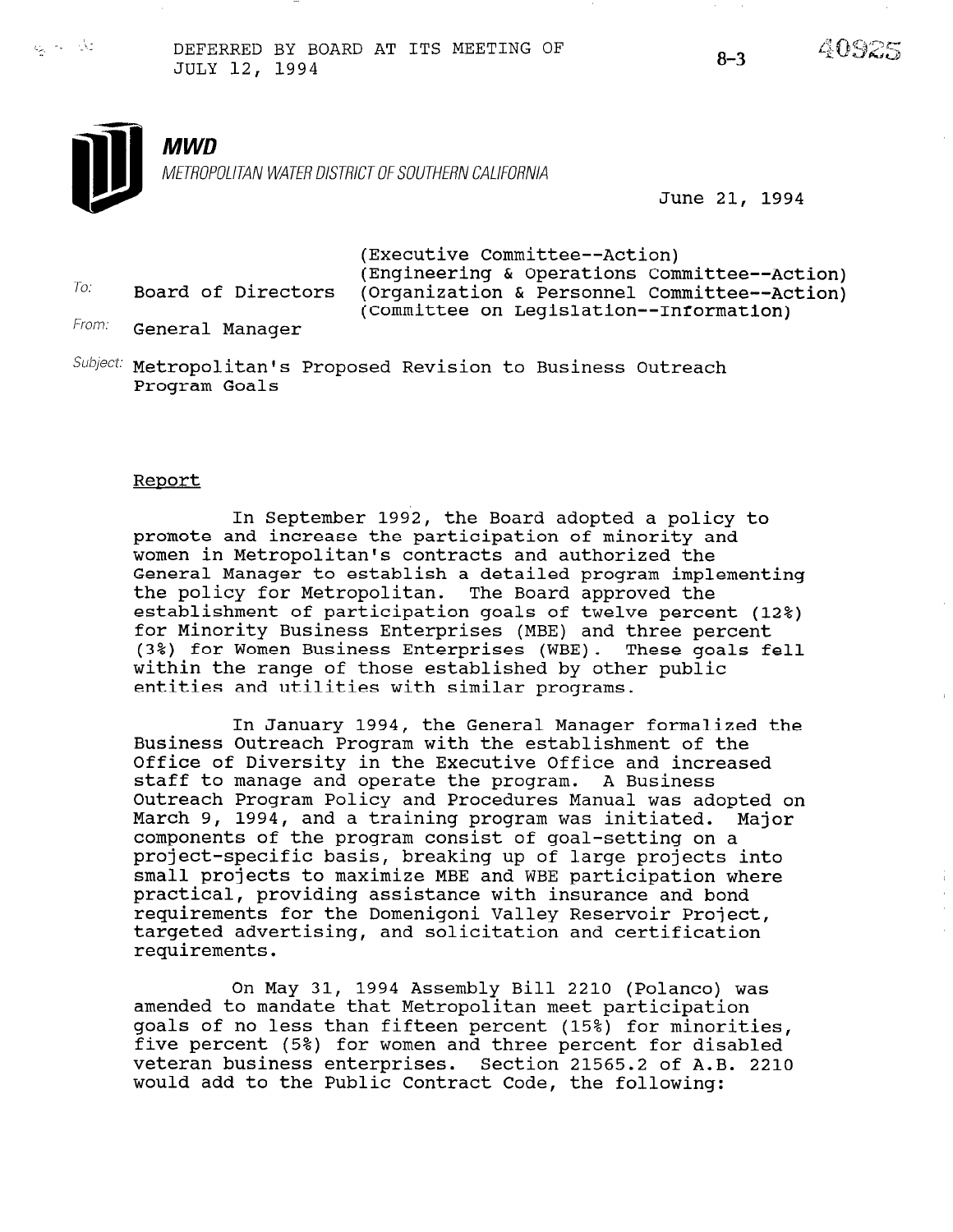信号 中型

"Notwithstanding any other provision of law, contracts awarded by a metropolitan water district for construction, professional services, materials, supplies, equipment, alternation, repair, or improvement shall have statewide participation goals of not less than 15 percent for minority business enterprises, not less than 5 percent for women business enterprises, and not less than 3 percent for disabled veteran business enterprises. These goals apply to the overall dollar amount expended each year by the awarding district."

On June 14, 1994 the Board reviewed the bill and directed staff to meet with the author of the bill to discuss Metropolitan's existing business outreach program. On June 17, 1994 the General Manager met with Assemblyman Polanco expressing Metropolitan's commitment to increasing the participation of minority and women-owned business enterprises in Metropolitan's contracts, and indicated that a recommendation would be brought to the Board to incorporate the spirit of the bill. Mr. Polanco agreed to hold the bill until the next session based on a review in January of Metropolitan's progress in meeting the goals.

Based upon the above, the General Manager recommends that Metropolitan increase the present goals of twelve percent (12%) MBE and three percent (3%) WBE to fifteen percent (15%) for MBE, five percent (5%) for WBE and adding a goal of 3 percent (3%) for disabled veteran business enterprises. The recommended goals are consistent with the participation goals applicable to all State agencies and departments.

By adopting these target numbers, Metropolitan will remain within the range of other utility and governmental entities' programs. Attachment 1 is a survey of seven agencies.

The General Manager and General Counsel will continue to review Metropolitan's options with regard to a Disparity Chudy and return to the Board with a recommendation within the next 60 to 90 days.

## Board Committee Assignments

This letter is referred for action to:

The Executive Committee pursuant to Section 2417 (e) of Metropolitan's Administrative Community Code to Section zart (e) or mecroporican's Administractive code to sti advise and make recommendations with regard to policies<br>and procedures to be considered by the Board;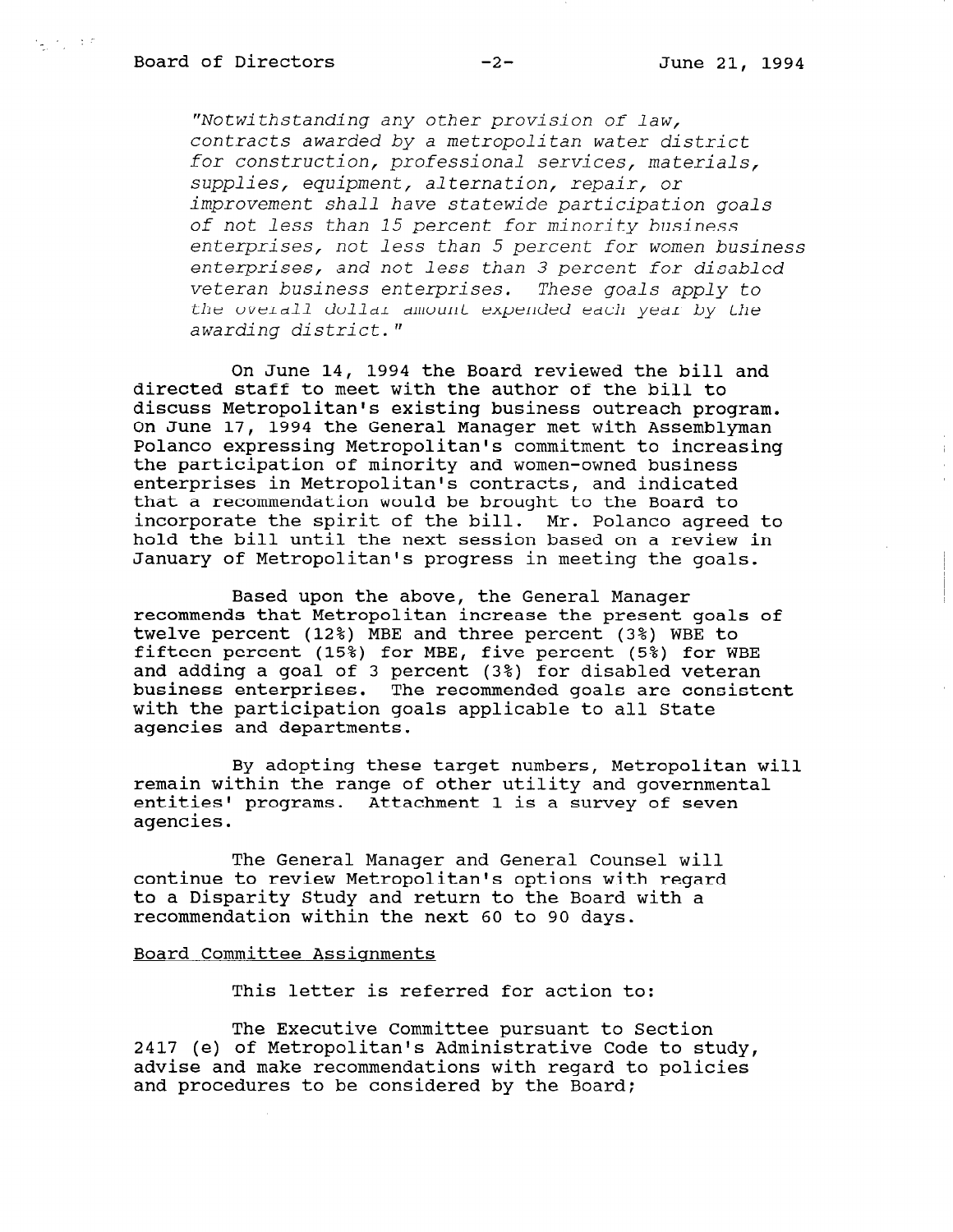$\mathcal{L} = \mathcal{L}_1 \mathcal{L}_2 \cup \mathcal{L}_3$ 

The Engineering and Operations Committee pursuant to Section 2431 (a) of Metropolitan's Administrative Code to study, advise and make recommendations with regard to plans, specifications and bids; and

The Organization and Personnel Committee pursuant to Section 2471 (f) of Metropolitan's Administrative Code to study, advise and make recommendations with regard to the selection of management and personnel consultants.

This letter is referred for information to the Committee on Legislation pursuant to Section 2491 (d) of Metropolitan's Administrative Code to study, advise and make recommendations to the Board with regard to opportunities for members of the Board to assist in efforts to inform members of the Legislature or the Congress with regard to proposed legislation, in coordination with the General Manager.

#### Recommendations

## EXECUTIVE, ENGINEERING AND OPERATIONS, AND THE ORGANIZATION AND PERSONNEL COMMITTEES FOR ACTION.

It is recommended that Metropolitan revise the existing minority and women participation goals to be consistent with the goals for State agencies from twelve percent (12%) minority business enterprises (MBE) and three percent (3%) women business enterprises (WBE), to fifteen percent (15%) MBE and five percent (5%) WBE and add an additional goal of 3 percent for disabled veteran business enterprises.

#### COMMITTEE ON LEGISLATION FOR INFORMATION.

For information only.

John R. Wodraska General Manager

 $\mathbb{R}$  - K at  $\mathbb{R}$ 

Liz Rojas<br>Executive Assistant for Strategic Policy Development

Concur: Wodraska eral Manager

LRG/vb

Attachment